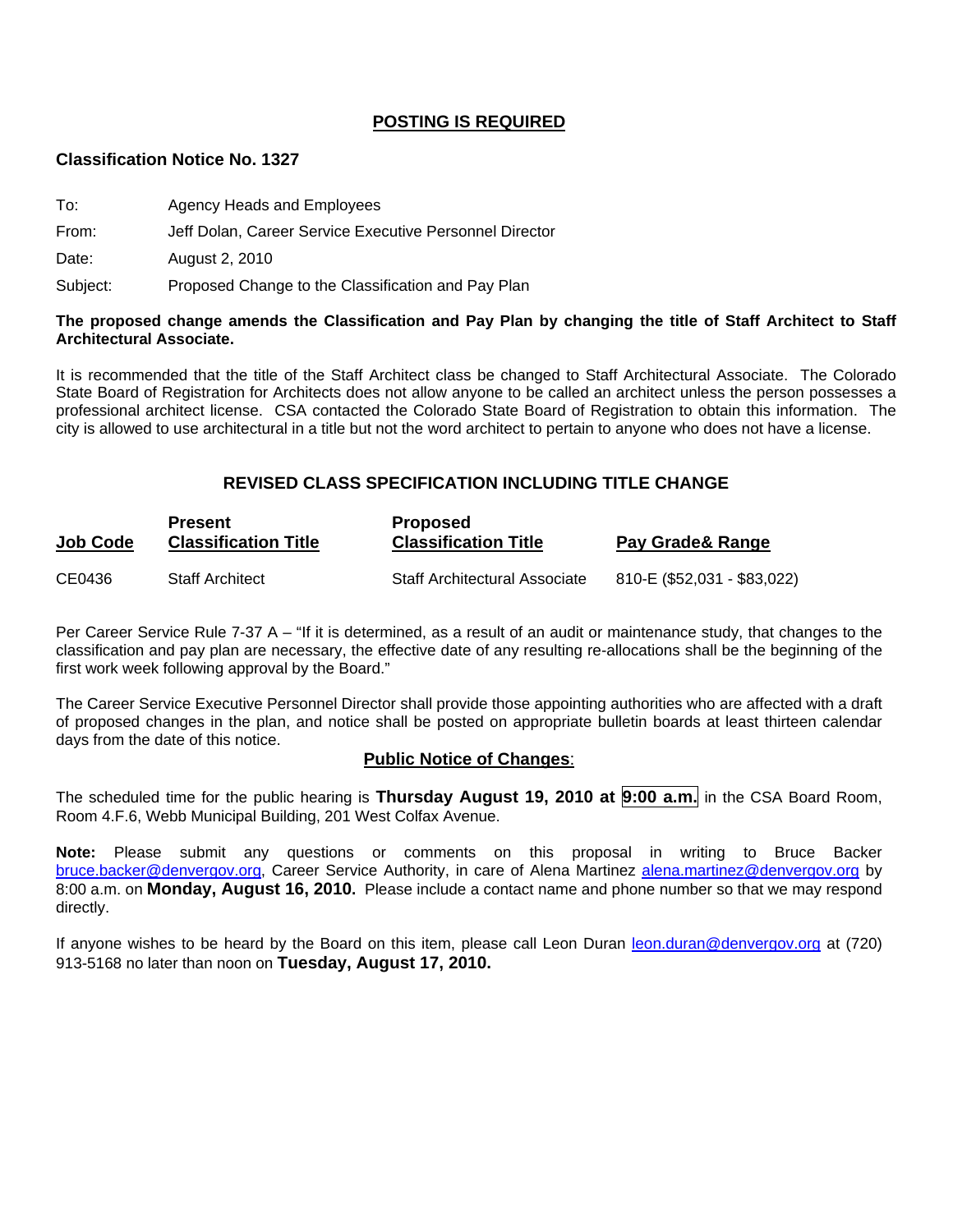

# Career Service Authority

Page 1 of 5

# Staff Architectural Associate

# **GENERAL STATEMENT OF CLASS DUTIES**

Performs entry level professional architectural work under close supervision while learning and assisting in design and project management processes in accordance with standard architectural practices.

# **DISTINGUISHING CHARACTERISTICS**

This class performs entry level professional architectural work. This class is distinguished from the Architect class that performs intermediate level professional architectural work by administering and monitoring less complex projects involving the renovation of buildings and facilities and reviews design and construction documents for adherence to regulatory compliance. The Staff Architectural Associate class is also distinguished from the Senior Architect that performs full performance professional architectural work by preparing and managing complex, multifaceted projects involving the construction and renovation of buildings and facilities and reviews design and construction documents for adherence to regulatory compliance.

# *Guidelines, Difficulty and Decision Making Level:*

Guidelines are generally numerous, well established, and directly applicable to the work assignment. Work assignment and desired results are explained by general oral or written instructions.

Duties assigned are generally repetitive and restricted in scope but may be of substantial intricacy. Employee primarily applies standardized practices.

Decisions or recommendations on non-standardized situations are limited to relating organizational policies to specific cases. Problems that are not covered by guidelines or are without precedent are taken up with the supervisor.

# *Level of Supervision Received and Quality Review:*

Under close supervision, the employee receives training to develop skills and abilities in a specific line of work or general occupational area. Work product is subject to close, continuous inspection.

# *Interpersonal Communications and Purpose:*

Contacts with the public or employees where explanatory or interpretive information is exchanged, gathered, or presented and some degree of discretion and judgment are required within the parameters of the job function.

# *Level of Supervision Exercised:*

By position, performs lead work.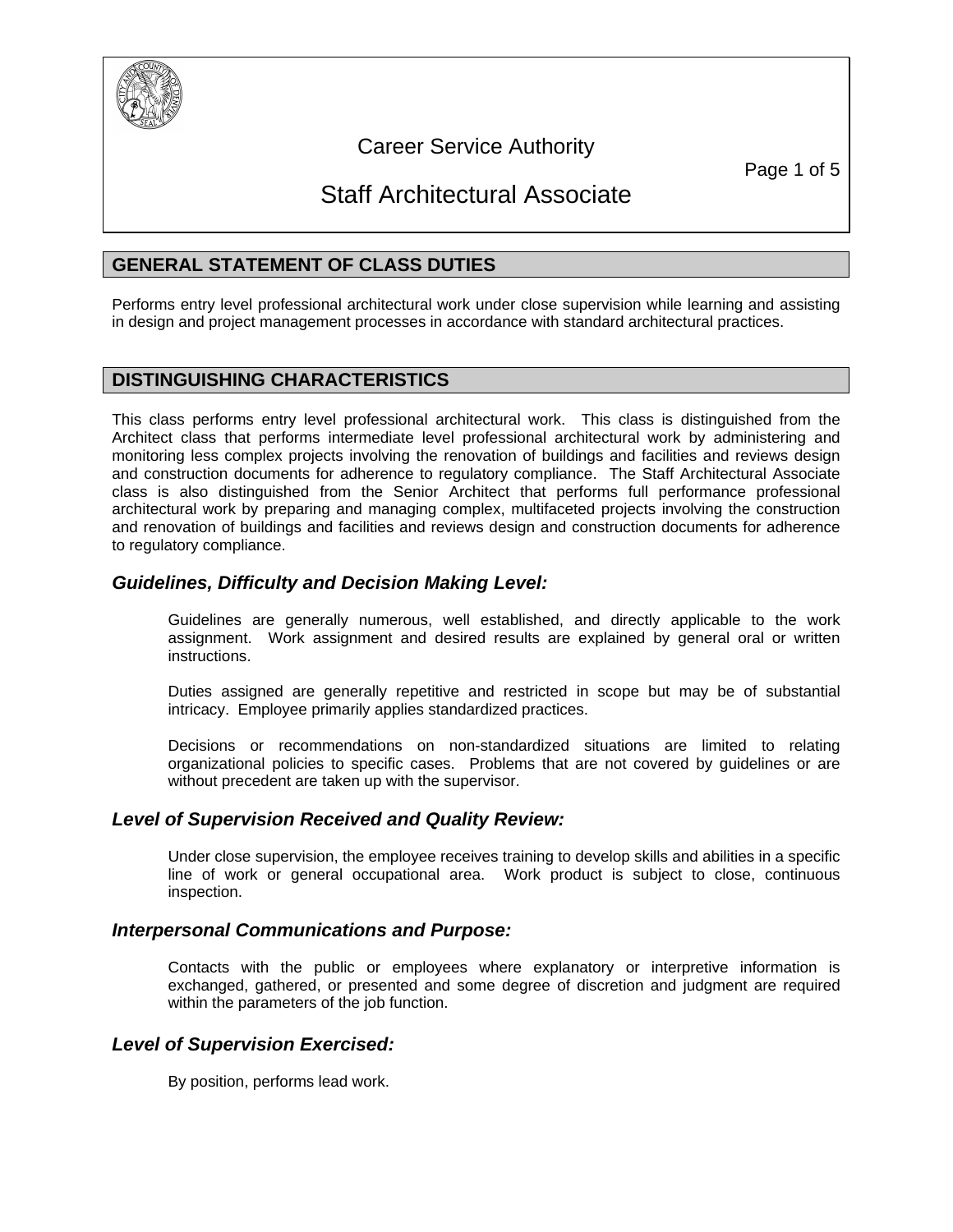#### **ESSENTIAL DUTIES**

Performs professional entry-level architectural work on small routine projects or parts of large projects under the direction of a licensed architect.

Learns the processes, practices, and applications of design and project management and the standards, requirements, and guidelines for plans review.

Prepares in-house design plans for less complex projects by preparing designs, graphics, drawing, and outline specifications.

Trains and assists in the preparation of pre-bid materials defining scope of work and related information necessary for Request for Proposal (RFP), provides background information to design and/or engineering consultants and construction contractors, and responds to questions concerning the project.

Trains and becomes proficient in reviewing specifications for small projects or parts of large projects and monitoring projects of limited scope for compliance with design guidelines, requirements, and standards.

Reviews plans for new construction, alterations, and repair for compliance on code conformance with city codes, requirements, ordinances, and national standards.

Meets with contract personnel, citizen/neighborhood groups, and other city staff to resolve problems and concerns and answer questions on non controversial issues/projects.

Assists with field inspections of projects for conformance to approved plans.

Trains in the formulation of budgets for projects including planning, design, regulatory, and construction phases.

Performs increasingly more responsible work as the employee gains experience and independently performs engineering duties.

Performs other related duties as assigned.

Any one position may not include all of the duties listed. However, the allocation of positions will be determined by the amount of time spent in performing the essential duties listed above.

#### **MINIMUM QUALIFICATIONS**

#### *Competencies, Knowledge, & Skills:*

- **Architecture** Knowledge of the concepts, principles, theories, and practices used in the planning, design, construction, and maintenance of buildings or other structures taking into consideration aesthetic and functional concerns.
- **Design**  Knowledge of conceptualizing, developing, producing, understanding, and using plans, models, blueprints, and maps including the use of tools and instruments to produce precision technical drawings, working prototypes, components, and systems.
- **Building and Construction** Knowledge of the materials, methods, systems, and the tools used to construct objects, structures, and buildings.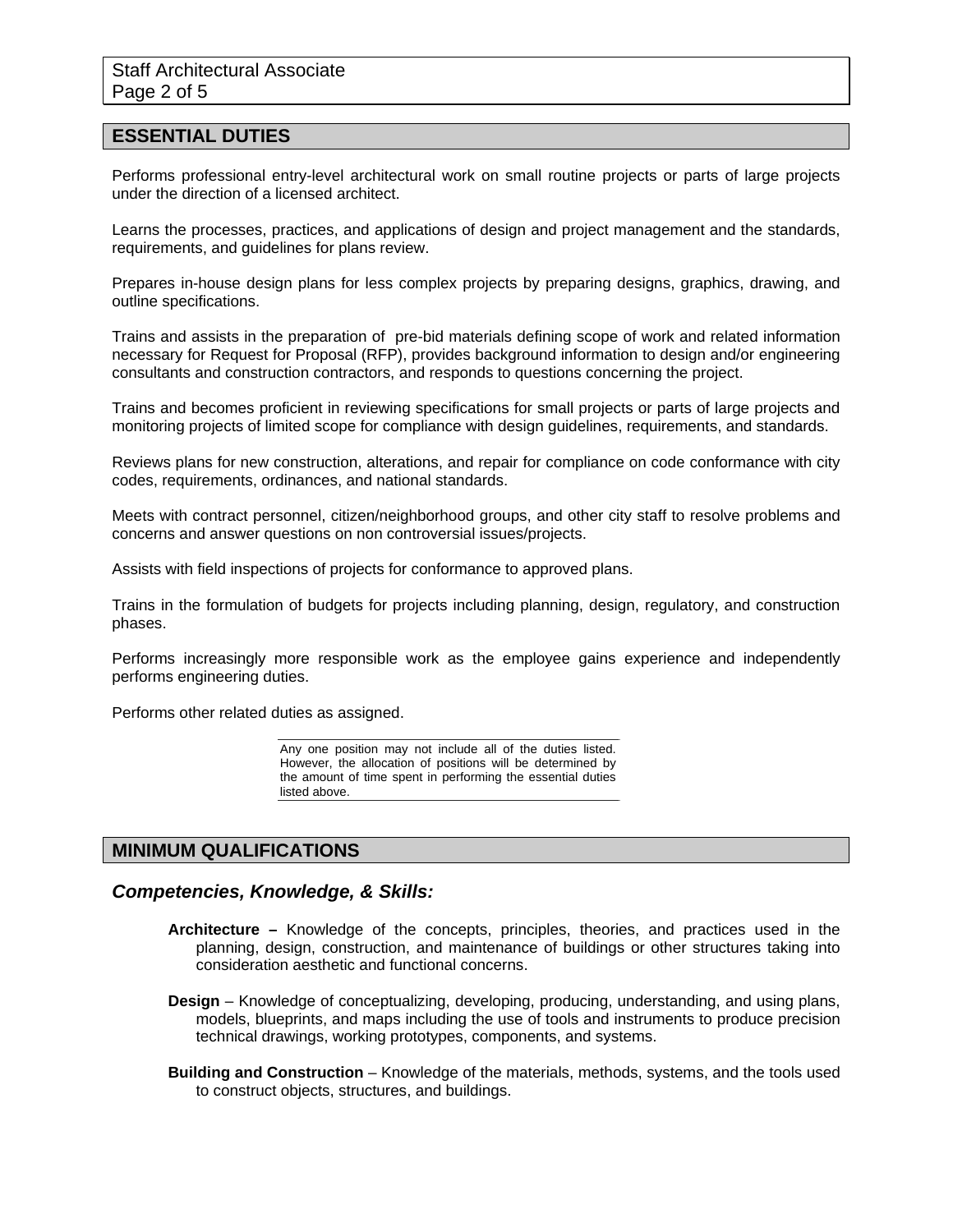- **Project Management** Applies principles, methods, or tools for developing, scheduling, coordinating, monitoring, evaluating, and managing projects and resources including technical performance.
- **Decision Making** Makes sound, well-informed, and objective decisions, perceives the impact and implications of decisions, commits to action even in uncertain situations to accomplish program goals, and causes change.
- **Reasoning -** Identifies rules, principles, or relationships that explain facts, data, or other information, analyzes information, and makes correct inferences or draws accurate conclusions.
- **Influencing/Negotiating** Persuades others to accept recommendations, cooperate, or change their behavior, works with others toward an agreement, and negotiates to find mutually acceptable solutions.
- **Planning and Evaluating** Organizes work, sets priorities, and determines resource requirements, determines short- or long-term goals and strategies to achieve them, coordinates with other organizations or parts of the organization to accomplish goals, and monitors progress and evaluates outcomes.
- **Interpersonal Relationship and Service Orientation** Demonstrated competency in working with a wide range of government departments with diverse business needs, interests, expectations, and requirements.
- **Oral Communication** Clearly communicates and explains organizational and program policies and work assignments to staff and communicates information about the program area's activities to peers, higher-level managers, administrative staff of other organizations, and internal and external customers.
- **Written Communication** Composes, reviews, edits, and issues written materials for diverse audiences and communicates purpose in a succinct and organized manner appropriate for context, time, and place. Written materials are of a routine nature and affect the immediate program area(s).
- **Interpersonal Skills** Establishes and maintains constructive and cooperative interpersonal relationships with staff, peers, higher-level managers, staff from other organizations, internal and external customers, and local stakeholder groups to accomplish a program's mission. Adapts approach to different people and situations.
- **Teamwork** Encourages and facilitates cooperation, pride, trust, and group identity, fosters commitment and team spirit, and works with others to achieve goals.
- **Conflict Management** Manages and resolves conflicts, grievance, confrontations, or disagreements in a constructive manner to minimize negative personal impact.
- **Problem Solving** Identifies problems, determines accuracy and relevance of information, uses sound judgment to generate and evaluate alternatives, and makes recommendations.
- **Diversity** Is sensitive to cultural diversity, race, gender, and other individual differences in the workforce.
- **Integrity/Honesty** Contributes to maintaining the integrity of the organization, displays high standards of ethical conduct, understands the impact of violating these standards on an organization, self, and others, and is trustworthy.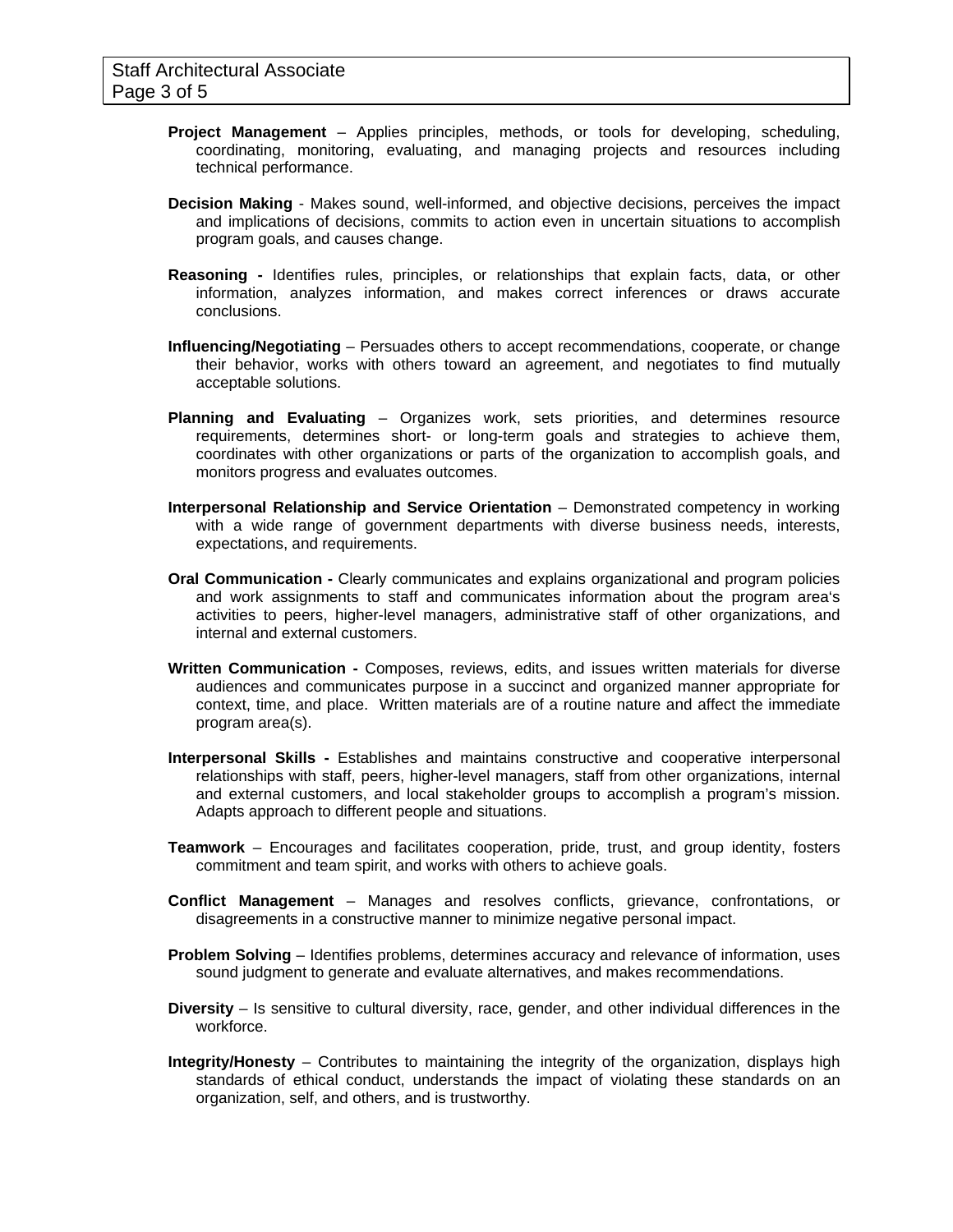**Physical Demands** (Physical Demands are a general quide and specific positions will vary based on working conditions, locations, and agency/department needs)*:* 

Walking: moving about on foot. Sitting: remaining in the normal seated position. Lifting: raising or lowering an object from one level to another. Carrying: transporting an object, usually by hand, arm, or shoulder. Climbing: ascending or descending objects usually with hands/feet. Balancing: maintaining body equilibrium to prevent falling over. Stooping: bending the body by bending spine at the waist. Reaching: extending the hand(s) and arm(s) in any direction. Handling: seizing, holding, grasping, or otherwise working with hand(s). Fingering: picking, pinching, or otherwise working with fingers. Talking: expressing or exchanging ideas by means of spoken words. Hearing: perceiving the nature of sounds by the ear. Repetitive motions: making frequent movements with a part of the body. Eye/hand/foot coordination: performing work through using two or more. Far Acuity: ability to see clearly at 20 feet or more. Near Acuity: ability to see clearly at 20 inches or less. Depth Perception: ability to judge distances and space relationships. Field of Vision: ability to see peripherally. Accommodation: ability to adjust vision to bring objects into focus. Color Vision: ability to distinguish and identify different colors.

# *Working Environment:*

Pressure due to multiple calls and inquiries. Subject to many interruptions. Subject to varying and unpredictable situations.

#### *Education Requirement:*

Bachelor's Degree.

#### *Experience Requirement:*

None.

### *Licensure and/or Certification:*

Possession of a valid driver's license at the time of application.

# **CLASS DETAIL**

| <b>FLSA CODE:</b>        | Exempt     |
|--------------------------|------------|
| <b>ESTABLISHED DATE:</b> | 9/16/1995  |
| <b>REVISED DATE:</b>     | xx/xx/2010 |